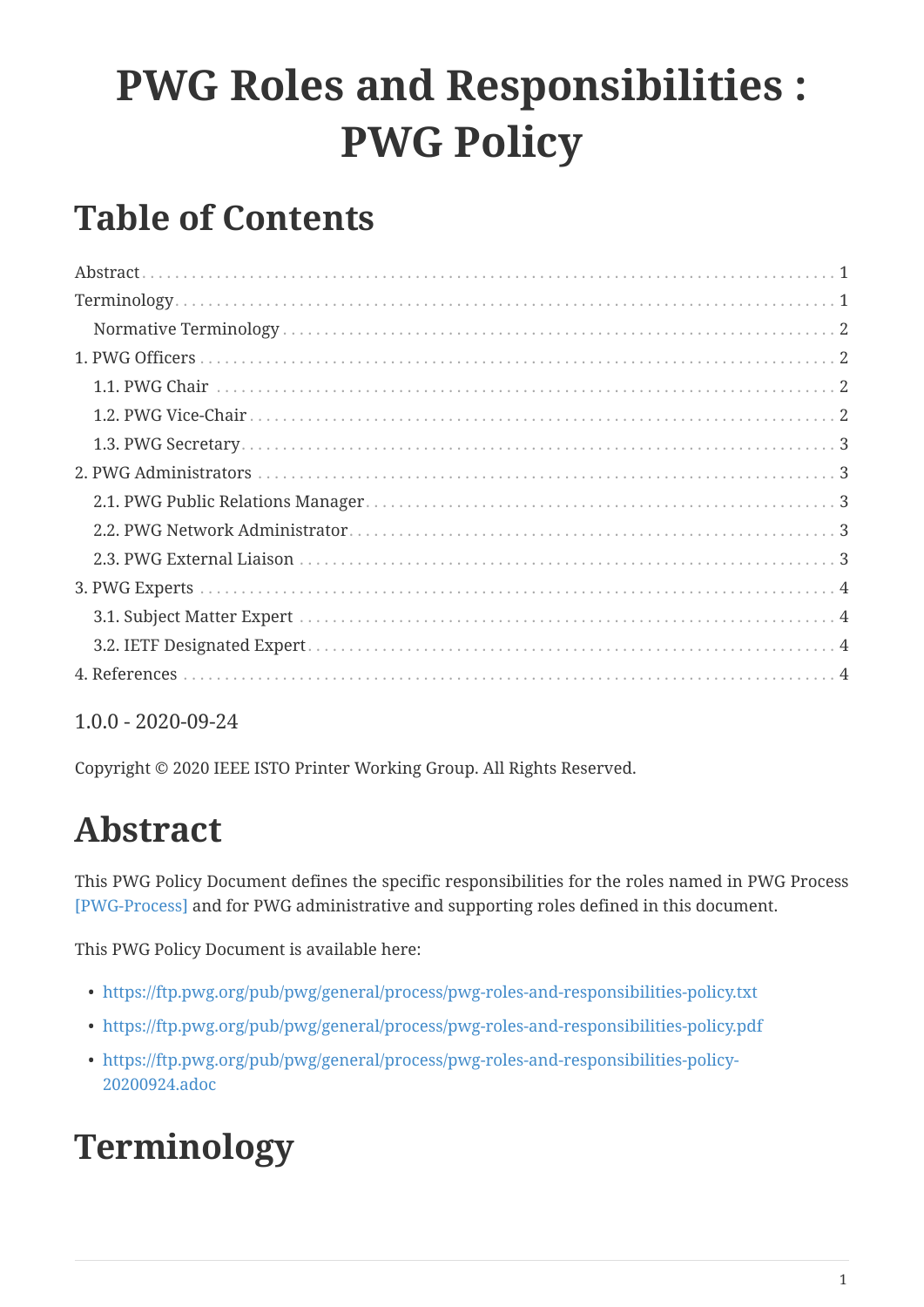#### <span id="page-1-0"></span>**Normative Terminology**

Capitalized terms, such as MUST, MUST NOT, RECOMMENDED, REQUIRED, SHOULD, SHOULD NOT, MAY, and OPTIONAL, have special meaning relating to conformance as defined in Key words for use in RFCs to Indicate Requirement Levels [BCP14]. The term CONDITIONALLY REQUIRED is additionally defined for a conformance requirement that applies when a specified condition is true.

The term DEPRECATED is used for previously defined and approved protocol elements that SHOULD NOT be used or implemented. The term OBSOLETE is used for previously defined and approved protocol elements that MUST NOT be used or implemented.

### <span id="page-1-1"></span>**1. PWG Officers**

PWG Officers lead the activities of the PWG. The PWG Process [\[PWG-Process\]](#page-4-0) defines three PWG Officer roles: PWG Chair, PWG Vice-Chair, and PWG Secretary. Common responsibilities include the following:

- SHOULD participate in all PWG Last Calls and PWG Formal Approvals to help achieve quorum
- Assist Workgroup officers to accomplish their tasks
- Enforce the PWG Intellectual Property Rights (IPR) policy on PWG mailing lists and on the PWG website
- Act as an Ex Officio member of all Workgroups of the PWG

#### <span id="page-1-2"></span>**1.1. PWG Chair**

The PWG Chair organizes the activities of the PWG, and oversees the PWG's high-level operations. The PWG Chair's responsibilities include the following:

- Organize the activities of the PWG
- Create PWG Workgroups & appoint Workgroup Chairs
- Maintain adequate PWG Workgroup leadership
- Coordinate arrangements for PWG Member Meetings
- Verify the accuracy of the PWG Member Organization roster
- Host PWG Plenary sessions
- Schedule and host PWG Steering Committee meetings
- Announce and oversee PWG Officer elections [\[PWG-Elections\]](#page-3-4)
- Monitor PWG finances with ISTO and approve expense reimbursement

#### <span id="page-1-3"></span>**1.2. PWG Vice-Chair**

The PWG Vice-Chair assists the PWG Chair and fills in for the PWG Chair in cases of absence. The PWG Vice-Chair's responsibilities include the following: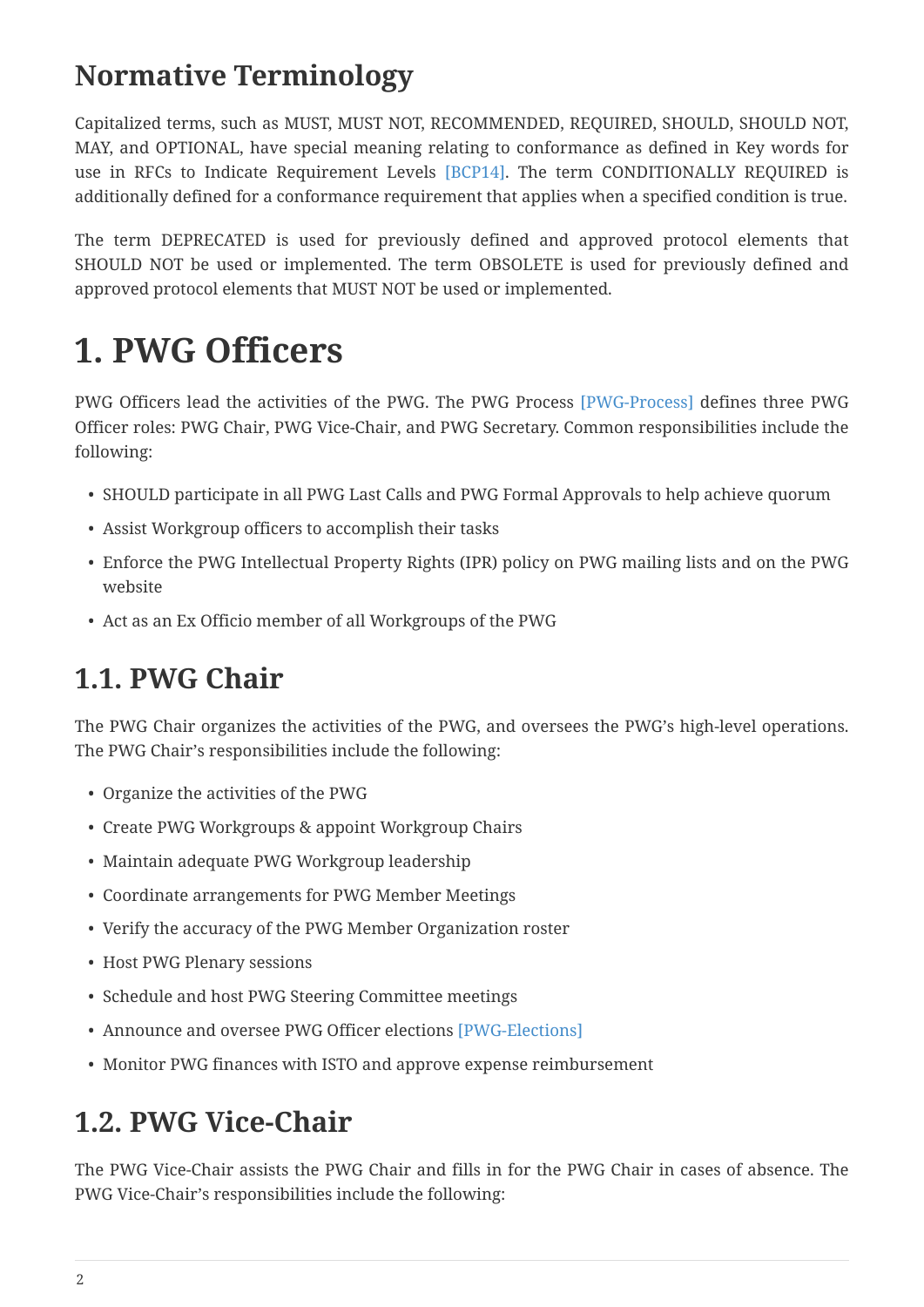- Monitor PWG finances with ISTO and approve expense reimbursement
- Host PWG meetings in the absence of the Chair
- Assist the Chair in carrying out their role, as required

#### <span id="page-2-0"></span>**1.3. PWG Secretary**

The PWG Secretary is the guardian of the process of PWG meetings and other selected activities. The PWG Secretary's responsibilities include the following:

- Announce and oversee PWG Last Calls and PWG Formal Approvals [\[PWG-Process\]](#page-4-0)
- Record and distribute minutes for all PWG plenary sessions and PWG Steering Committee meetings
- Register and enforce PWG document naming and numbering as per the PWG Namespace Policy [\[PWG-Namespace\]](#page-3-5)

### <span id="page-2-1"></span>**2. PWG Administrators**

PWG Administrators are important to the operation of the PWG. PWG Administrator roles are appointed by the PWG Steering Committee. PWG Administrator roles can be held by PWG Members or non-members. The PWG Steering Committee can approve hiring a paid individual to hold a PWG Administrator role.

#### <span id="page-2-2"></span>**2.1. PWG Public Relations Manager**

The PWG Public Relations Manager's responsibilities include the following:

- Help set the target audience for press statements
- Identify the appropriate channels in which to release press statements based on the statement's content
- Provide editorial guidance to those authoring PWG press releases

#### <span id="page-2-3"></span>**2.2. PWG Network Administrator**

The PWG Network Administrator's responsibilities include the following:

• Maintain the PWG's network infrastructure defined in the PWG Communications Infrastructure Policy [\[PWG-Comm-Infrastructure\]](#page-3-6)

#### <span id="page-2-4"></span>**2.3. PWG External Liaison**

A PWG External Liaison is the individual named as the primary PWG contact in a liaison agreement established between the PWG and an external organization. Each liaison agreement can name a different PWG External Liaison. A PWG External Liaison's responsibilities include the following: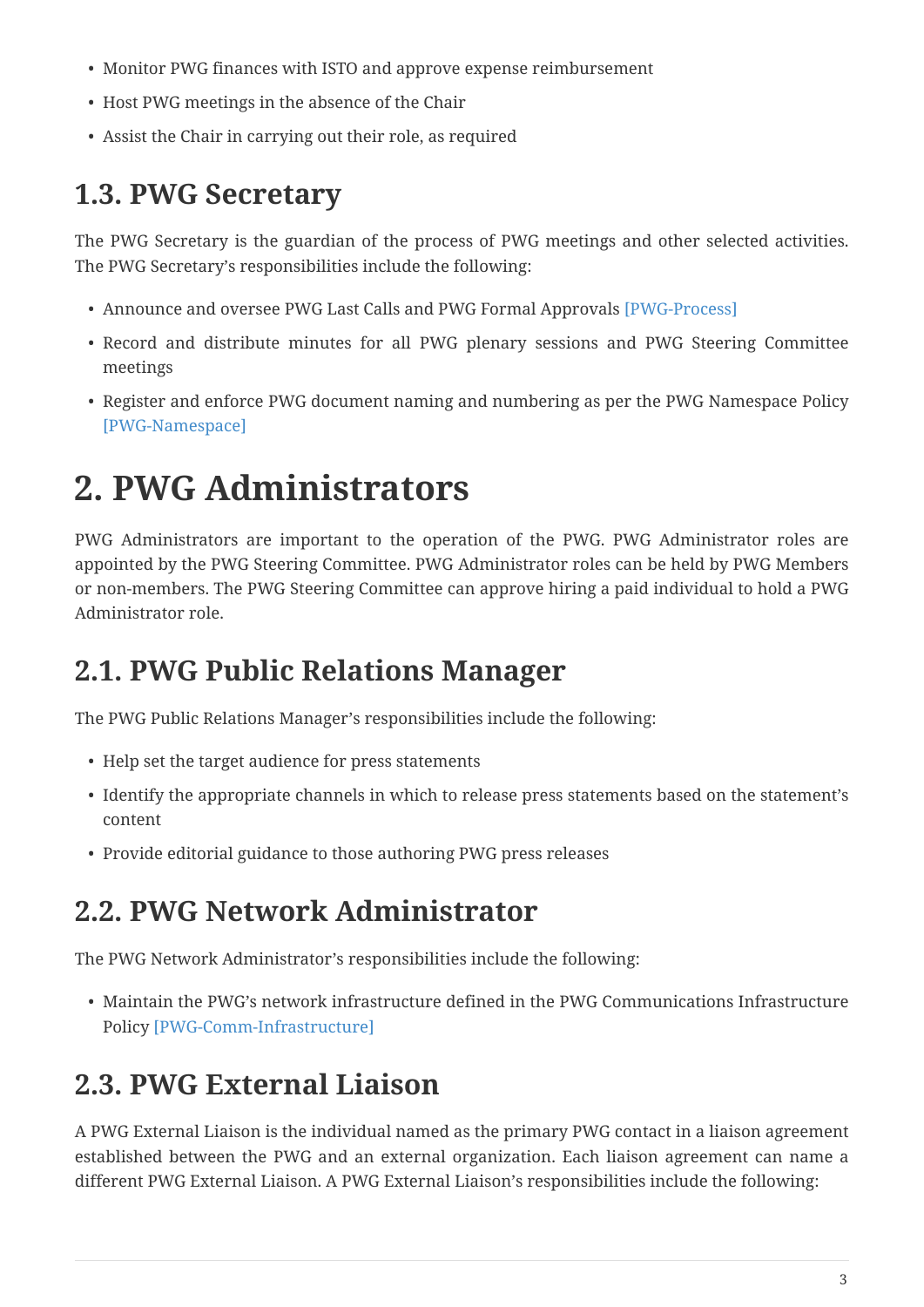- Communicate PWG's requests and responses to the external organization's primary liaison contact
- Receive and manage requests from the external organization's primary liaison contact

### <span id="page-3-0"></span>**3. PWG Experts**

PWG Expert roles provide important subject matter expertise to the PWG and its Workgroups. PWG Expert roles can be held by PWG Members or non-members.

#### <span id="page-3-1"></span>**3.1. Subject Matter Expert**

The PWG Chair can appoint one or more Subject Matter Experts to assist the PWG with its work. The PWG Chair MAY solicit PWG Steering Committee input. A Subject Matter Expert's responsibilities include the following:

• Provide the PWG or its Workgroups with domain expertise for a specific topic or topics relevant to the work of the PWG or one or more PWG Workgroups.

### <span id="page-3-2"></span>**3.2. IETF Designated Expert**

An Internet Engineering Task Force (IETF) Designated Expert is an individual who is responsible for carrying out an appropriate evaluation and returning a recommendation to the Internet Assigned Numbers Authority (IANA) concerning additions to a registry hosted by IANA [\[RFC8126\]](#page-4-1). An IETF Designated Expert's responsibilities include the following:

- Evaluate and approve updates to the Internet Printing Protocol (IPP) Registry [\[IANA-IPP\].](#page-3-7)
- Evaluate and approve updates to the Printer MIB v2 [\[RFC3805\]](#page-4-2) and Printer Finishing MIB [\[RFC3806\]](#page-4-3) IANA MIB registries.

### <span id="page-3-3"></span>**4. References**

- [bcp14] S. Bradner, "Key words for use in RFCs to Indicate Requirement Levels", RFC 2119/RFC8174 / BCP 14, March 1997 and May 2017, <https://tools.ietf.org/html/bcp14>
- <span id="page-3-7"></span>▪ [IANA-IPP] "Internet Printing Protocol (IPP) Registrations", Internet Assigned Numbers Authority, <https://www.iana.org/assignments/ipp-registrations/ipp-registrations.xhtml>
- <span id="page-3-6"></span>▪ [PWG-Comm-Infrastructure] S. Kennedy, J. Leber, I. McDonald, "Printer Working Group Communications Infrastructure Policy", October 2020, [https://ftp.pwg.org/pub/pwg/general/wd/](https://ftp.pwg.org/pub/pwg/general/wd/pwg-communications-infrastructure-process-20201010.pdf) [pwg-communications-infrastructure-process-20201010.pdf](https://ftp.pwg.org/pub/pwg/general/wd/pwg-communications-infrastructure-process-20201010.pdf)
- <span id="page-3-4"></span>▪ [PWG-Elections] S. Kennedy, J. Leber, I. McDonald, "Printer Working Group Officer Election Process", July 2020, [https://ftp.pwg.org/pub/pwg/general/wd/pwg-officer-election-process-](https://ftp.pwg.org/pub/pwg/general/wd/pwg-officer-election-process-20200128.pdf)[20200128.pdf](https://ftp.pwg.org/pub/pwg/general/wd/pwg-officer-election-process-20200128.pdf)
- <span id="page-3-5"></span>▪ [PWG-Namespace] I. McDonald, "PWG Namespace Policy", July 2020, [https://ftp.pwg.org/pub/](https://ftp.pwg.org/pub/pwg/general/process/pwg-namespace-policy.txt) [pwg/general/process/pwg-namespace-policy.txt](https://ftp.pwg.org/pub/pwg/general/process/pwg-namespace-policy.txt)